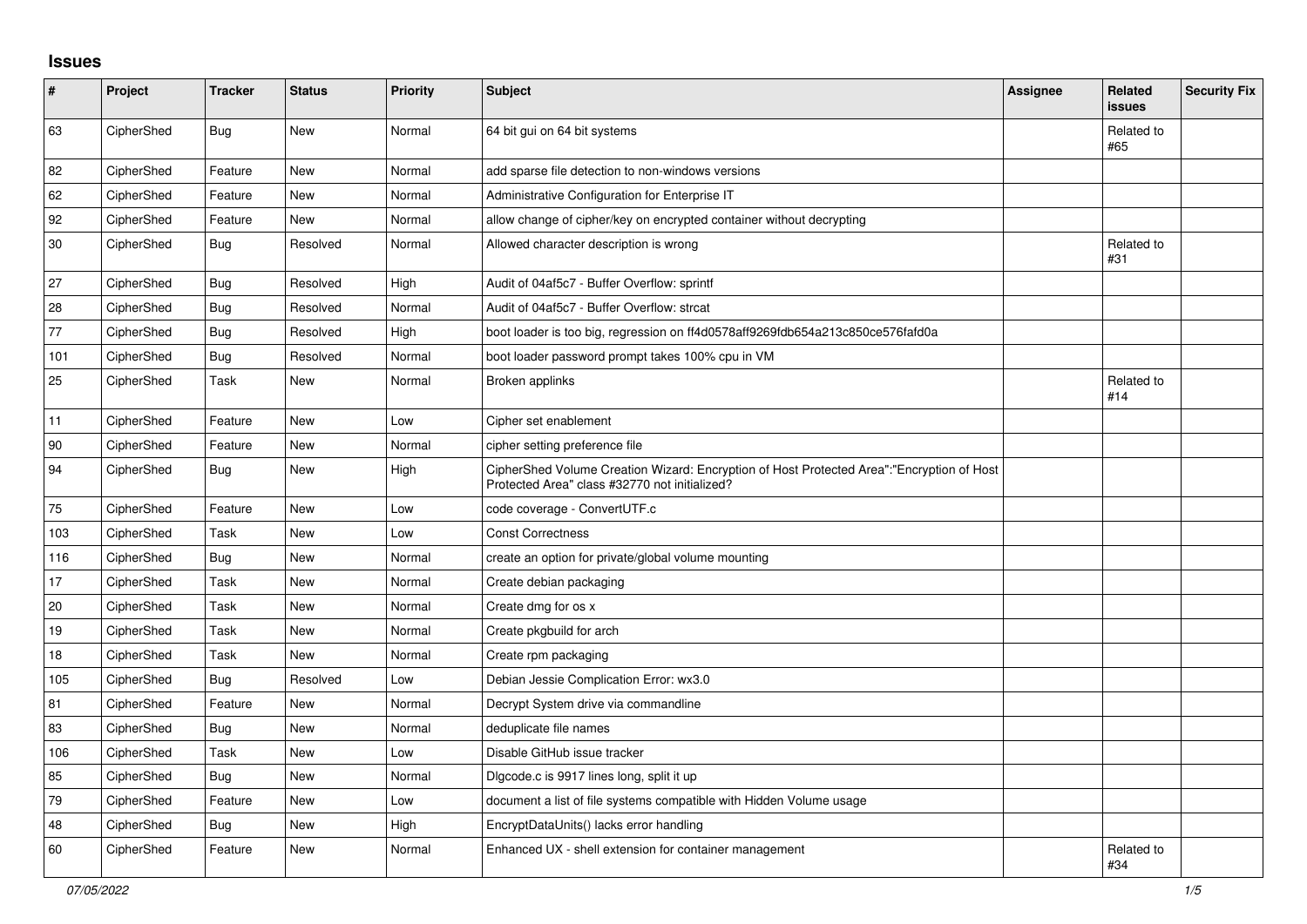| $\vert$ #                 | Project    | <b>Tracker</b> | <b>Status</b> | <b>Priority</b> | <b>Subject</b>                                                                                              | <b>Assignee</b> | <b>Related</b><br>issues | <b>Security Fix</b> |
|---------------------------|------------|----------------|---------------|-----------------|-------------------------------------------------------------------------------------------------------------|-----------------|--------------------------|---------------------|
| 115                       | CipherShed | Bug            | Resolved      | High            | fails to build on stretch due to overloaded constructors                                                    |                 |                          |                     |
| 117                       | CipherShed | Bug            | Resolved      | High            | Failure to function when compiled with GCC 5                                                                |                 |                          |                     |
| $\ensuremath{\mathsf{3}}$ | CipherShed | Task           | <b>New</b>    | Normal          | Finish initial bitmaps and icons                                                                            |                 |                          |                     |
| 14                        | CipherShed | Bug            | <b>New</b>    | Normal          | Fixes urls in ui (/applink? links)                                                                          |                 | Related to<br>#25        |                     |
| 56                        | CipherShed | <b>Bug</b>     | New           | Low             | FreeBSD support                                                                                             |                 |                          |                     |
| 8                         | CipherShed | Task           | <b>New</b>    | Normal          | Get graphics artist to work on artwork, icons                                                               |                 |                          |                     |
| 47                        | CipherShed | <b>Bug</b>     | <b>New</b>    | High            | GetWipePassCount() / WipeBuffer() can cause BSOD                                                            |                 |                          |                     |
| 74                        | CipherShed | <b>Bug</b>     | New           | Normal          | Hardcoded Build date in Help->About window                                                                  |                 |                          |                     |
| 96                        | CipherShed | Feature        | New           | Normal          | installer to incorporate a post-installation quick-start wizard                                             |                 |                          |                     |
| 69                        | CipherShed | Feature        | New           | Low             | integration test: mounting and sharing volumes                                                              |                 |                          |                     |
| 124                       | CipherShed | Feature        | New           | Normal          | investigate switch to FUDforum from phpBB                                                                   |                 |                          |                     |
| 43                        | CipherShed | <b>Bug</b>     | New           | High            | IOCTL_DISK_VERIFY integer overflow                                                                          |                 |                          |                     |
| 26                        | CipherShed | <b>Bug</b>     | New           | Normal          | Large External Drive Support on Mac (>512byte sector size)                                                  |                 |                          |                     |
| 50                        | CipherShed | Feature        | New           | Normal          | Linux FDE                                                                                                   |                 | Related to<br>#5         |                     |
| 123                       | CipherShed | <b>Bug</b>     | <b>New</b>    | Normal          | losetup anomaly with OpenSUSE 13.1                                                                          |                 |                          |                     |
| 45                        | CipherShed | <b>Bug</b>     | <b>New</b>    | High            | MainThreadProc() integer overflow                                                                           |                 |                          |                     |
| 86                        | CipherShed | <b>Bug</b>     | Resolved      | Normal          | Make ciphershed window titlebars different                                                                  |                 |                          |                     |
| 125                       | CipherShed | Bug            | Resolved      | Normal          | Makefile for bootloader fails on case sensitive filesystem                                                  |                 |                          |                     |
| 76                        | CipherShed | <b>Bug</b>     | New           | Normal          | MakeSelfExtractingPackage used in CI cannot have dialog boxes                                               |                 |                          |                     |
| 21                        | CipherShed | <b>Bug</b>     | <b>New</b>    | High            | Method of mounting may be exploited                                                                         |                 |                          |                     |
| 46                        | CipherShed | <b>Bug</b>     | <b>New</b>    | High            | MountVolume() device check bypass                                                                           |                 |                          |                     |
| 40                        | CipherShed | Bug            | New           | High            | Multiple issues in the bootloader decompressor                                                              |                 |                          |                     |
| 37                        | CipherShed | Bug            | New           | High            | Open Crypto Audit Project issues                                                                            |                 |                          |                     |
| 107                       | CipherShed | Bug            | New           | Immediate       | Open Crypto Audit Project TrueCrypt CS-TC-1 - CryptAcquireContext may silently fail in<br>unusual scenarios |                 |                          |                     |
| 108                       | CipherShed | <b>Bug</b>     | <b>New</b>    | Urgent          | Open Crypto Audit Project TrueCrypt CS-TC-2 - AES implementation susceptible to<br>cache-timing attacks     |                 |                          |                     |
| 109                       | CipherShed | <b>Bug</b>     | New           | High            | Open Crypto Audit Project TrueCrypt CS-TC-3 - Keyfile mixing is not cryptographically sound                 |                 |                          |                     |
| 110                       | CipherShed | <b>Bug</b>     | New           | High            | Open Crypto Audit Project TrueCrypt CS-TC-4 - Unauthenticated ciphertext in volume<br>headers               |                 |                          |                     |
| 59                        | CipherShed | <b>Bug</b>     | New           | Low             | optimized rescue disk                                                                                       |                 | Related to<br>#52        |                     |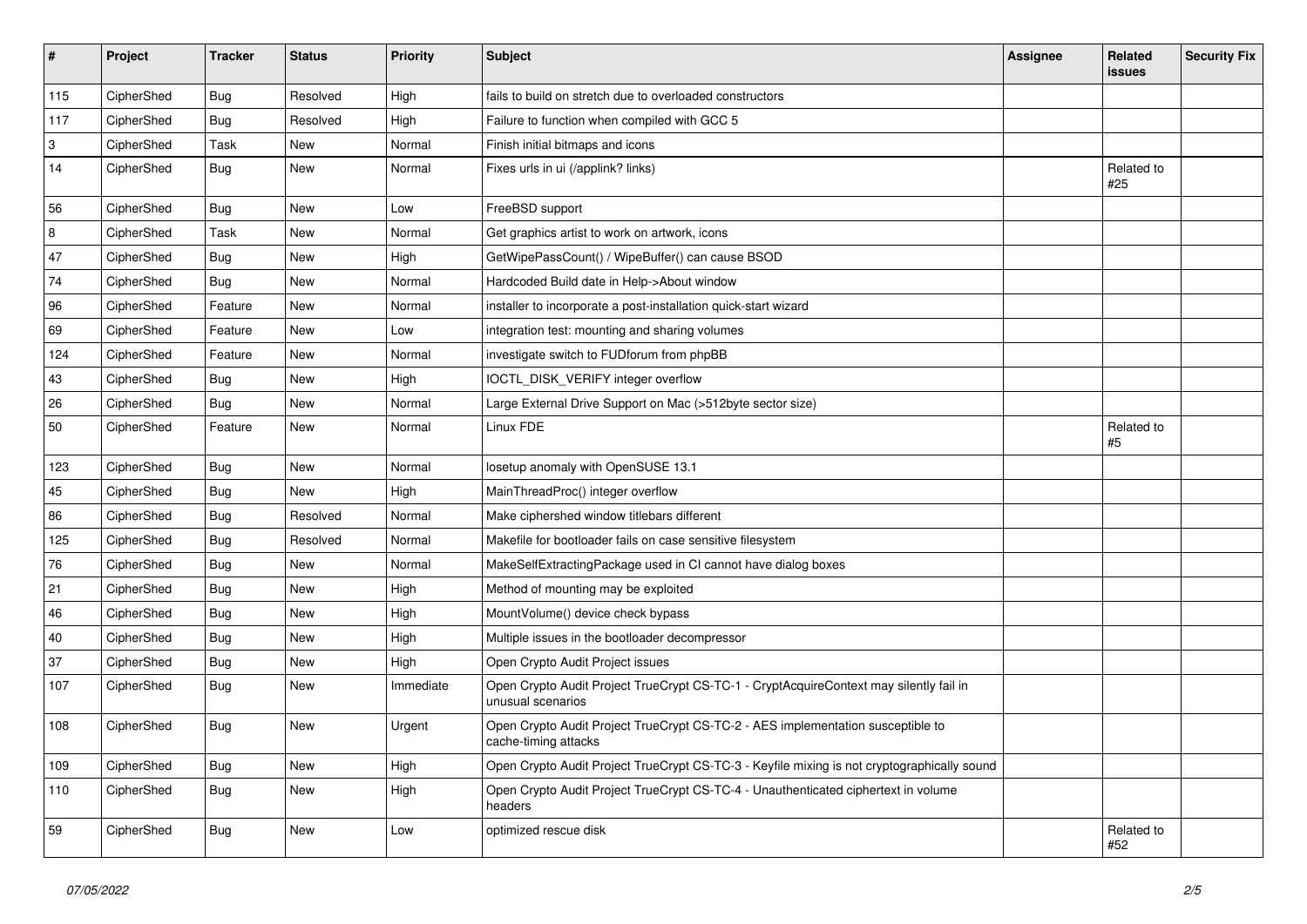| #   | Project    | <b>Tracker</b> | <b>Status</b> | Priority | <b>Subject</b>                                                                                           | <b>Assignee</b> | <b>Related</b><br>issues | <b>Security Fix</b> |
|-----|------------|----------------|---------------|----------|----------------------------------------------------------------------------------------------------------|-----------------|--------------------------|---------------------|
| 61  | CipherShed | Feature        | New           | Normal   | optionally support TPM                                                                                   |                 |                          |                     |
| 71  | CipherShed | Bug            | New           | High     | passwords using non-ascii                                                                                |                 |                          |                     |
| 95  | CipherShed | <b>Bug</b>     | New           | Normal   | Platform/SystemException.h and Common/Exception.h define the same class/struct                           |                 |                          |                     |
| 53  | CipherShed | Feature        | New           | Low      | Portable / non-admin volume browser                                                                      |                 |                          |                     |
| 67  | CipherShed | Feature        | New           | Normal   | print a backup                                                                                           |                 |                          |                     |
| 66  | CipherShed | Feature        | New           | Normal   | provide robust API for usermode interaction with kernel driver                                           |                 |                          |                     |
| 65  | CipherShed | Feature        | New           | Normal   | pure 64 bit version for windows                                                                          |                 | Related to<br>#63        |                     |
| 52  | CipherShed | Feature        | New           | Low      | recovery utility & tools                                                                                 |                 | Related to<br>#59        |                     |
| 113 | CipherShed | <b>Bug</b>     | Resolved      | Normal   | remove the donate screen from the installer                                                              |                 |                          |                     |
| 64  | CipherShed | Task           | New           | Normal   | Rewrite or remove LongReverse in Common/Dlgcode.c                                                        |                 |                          |                     |
| 54  | CipherShed | Feature        | New           | Low      | Self Destruct Password                                                                                   |                 |                          |                     |
| 39  | CipherShed | <b>Bug</b>     | New           | High     | Sensitive information might be paged out from kernel stacks                                              |                 |                          |                     |
| 57  | CipherShed | Feature        | New           | Normal   | Skein support                                                                                            |                 |                          |                     |
| 88  | CipherShed | Bug            | New           | Normal   | smart card support for containers                                                                        |                 |                          |                     |
| 99  | CipherShed | Feature        | New           | Normal   | Suggestion 3-Separate required and optional input parameters                                             |                 |                          |                     |
| 100 | CipherShed | Feature        | New           | Normal   | Suggestion 4-Display the consequences of an action immediately (Immediacy of<br>consequences)            |                 |                          |                     |
| 121 | CipherShed | Feature        | New           | Normal   | Support "not" burning CD on encrypting disk operation                                                    |                 | Related to<br>#68        |                     |
| 93  | CipherShed | Feature        | New           | Normal   | support "quick" encrypt for new media (especially flash/SSD)                                             |                 |                          |                     |
| 102 | CipherShed | Feature        | New           | Normal   | support for serial console in bootloader                                                                 |                 |                          |                     |
| 122 | CipherShed | Feature        | New           | Normal   | support key escrow                                                                                       |                 | Related to<br>#68        |                     |
| 36  | CipherShed | Feature        | New           | Normal   | support multiple actors to open an encrypted volume                                                      |                 |                          |                     |
| 87  | CipherShed | Feature        | New           | Low      | support multiple hidden volumes                                                                          |                 |                          |                     |
| 89  | CipherShed | Feature        | New           | Normal   | Support the Common Criteria Collaborative Protection Profile for Full Disk Encryption                    |                 |                          |                     |
| 58  | CipherShed | Feature        | New           | Low      | Tablet / Touch screen / non-keyboard boot support                                                        |                 |                          |                     |
| 42  | CipherShed | Bug            | New           | High     | TC_IOCTL_GET_SYSTEM_DRIVE_DUMP_CONFIG kernel pointer disclosure                                          |                 |                          |                     |
| 44  | CipherShed | <b>Bug</b>     | New           | High     | TC_IOCTL_OPEN_TEST multiple issues                                                                       |                 |                          |                     |
| 80  | CipherShed | <b>Bug</b>     | New           | Low      | TEST CASE: ubuntu 14 GUI install                                                                         |                 |                          |                     |
| 72  | CipherShed | <b>Bug</b>     | New           | Normal   | The installation fails, but a message (from windows?) says it succeeds and asks if you want<br>to reboot |                 |                          |                     |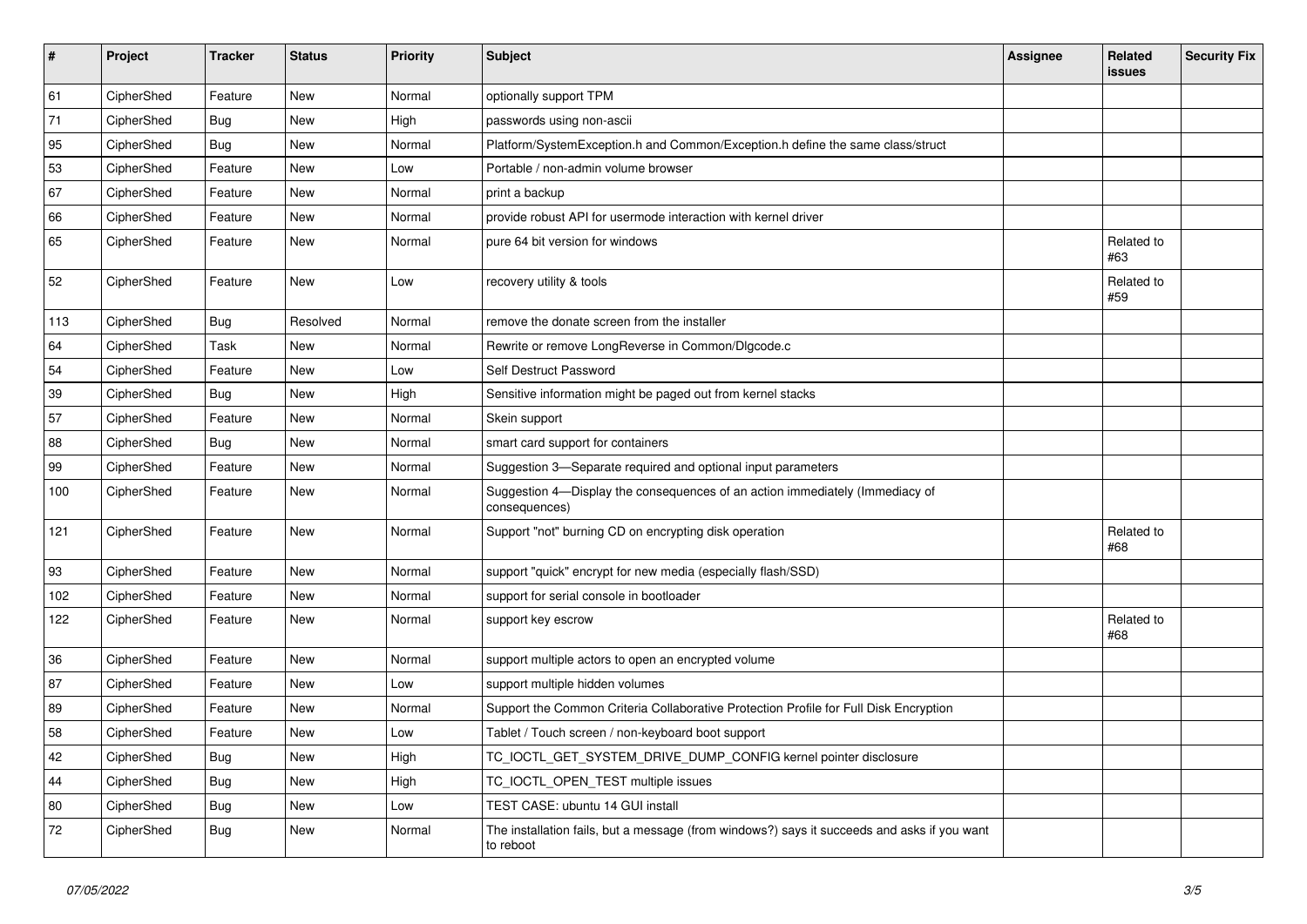| $\vert$ #      | Project    | <b>Tracker</b> | <b>Status</b> | <b>Priority</b> | <b>Subject</b>                                                                           | <b>Assignee</b> | Related<br><b>issues</b>                                  | <b>Security Fix</b> |
|----------------|------------|----------------|---------------|-----------------|------------------------------------------------------------------------------------------|-----------------|-----------------------------------------------------------|---------------------|
| 70             | CipherShed | Feature        | New           | Normal          | track git info in build                                                                  |                 |                                                           |                     |
| 73             | CipherShed | <b>Bug</b>     | <b>New</b>    | Normal          | Truecrypt icon showing in taskbar                                                        |                 |                                                           |                     |
| 32             | CipherShed | Feature        | <b>New</b>    | Normal          | truecrypt.ch ideas thread                                                                |                 |                                                           |                     |
| 10             | CipherShed | Feature        | New           | Low             | Two-factor Pre-boot-authentication with USB stick and Password                           |                 |                                                           |                     |
| 112            | CipherShed | <b>Bug</b>     | Resolved      | Normal          | uninstall on windows does not list version info                                          |                 |                                                           |                     |
| 78             | CipherShed | <b>Bug</b>     | New           | Normal          | update the ciphershed.org website, automatically                                         |                 |                                                           |                     |
| $\overline{c}$ | CipherShed | Task           | <b>New</b>    | Normal          | Upgrade installer to uninstall TrueCrypt                                                 |                 | Related to<br>#1, Related<br>to #13,<br>Related to<br>#16 |                     |
| 118            | CipherShed | <b>Bug</b>     | <b>New</b>    | Normal          | upgrading truecrpyt fails if truecrypt is pinned to the taskbar                          |                 |                                                           |                     |
| 49             | CipherShed | <b>Bug</b>     | Resolved      | High            | use a unit testing framework                                                             |                 | Blocks #38                                                |                     |
| 35             | CipherShed | Feature        | Resolved      | High            | use Doxygen                                                                              |                 |                                                           |                     |
| 91             | CipherShed | Feature        | <b>New</b>    | Normal          | use linked libraries in kernel driver to isolate logical units and later support plugins |                 |                                                           |                     |
| 126            | CipherShed | <b>Bug</b>     | Resolved      | Normal          | VS launcher breaks if using multiple VS and the default is not the one for CS            |                 |                                                           |                     |
| 84             | CipherShed | <b>Bug</b>     | <b>New</b>    | Normal          | wcsncpy is subject to buffer overflow                                                    |                 |                                                           |                     |
| 38             | CipherShed | Bug            | <b>New</b>    | High            | Weak Volume Header key derivation algorithm                                              |                 | Blocked by<br>#49                                         |                     |
| 33             | CipherShed | Feature        | <b>New</b>    | Normal          | windows comamnd line volume creation                                                     |                 |                                                           |                     |
| 41             | CipherShed | <b>Bug</b>     | New           | High            | Windows kernel driver uses memset() to clear sensitive data                              |                 |                                                           |                     |
| 34             | CipherShed | Feature        | New           | Normal          | windows mount point support                                                              |                 | Related to<br>#60                                         |                     |
| 104            | CipherShed | Bug            | Resolved      | Low             | wxgtk 2.9, CommandLineInterface, ambiguous overloaded function calls                     |                 |                                                           |                     |
| $\overline{4}$ | CipherShed | Task           | <b>New</b>    | Normal          | Get Windows executable signing key                                                       | <b>Bill Cox</b> |                                                           |                     |
| 6              | CipherShed | Task           | <b>New</b>    | Normal          | Windows build, installer, VM                                                             | <b>Bill Cox</b> |                                                           |                     |
| 15             | CipherShed | Task           | <b>New</b>    | Normal          | Create Gnu Info page                                                                     | Eugene Wang     | Related to<br>#12                                         |                     |
| 12             | CipherShed | Task           | In Progress   | Normal          | <b>Write Documentation</b>                                                               | Eugene Wang     | Related to<br>#15                                         |                     |
| 29             | CipherShed | <b>Bug</b>     | Resolved      | Normal          | Audit of 04af5c7 - Buffer Overflow: strcpy                                               | Jason Pyeron    |                                                           |                     |
| 22             | CipherShed | <b>Bug</b>     | In Progress   | High            | Change name of software for "1.0" release.                                               | Jason Pyeron    |                                                           |                     |
| 119            | CipherShed | <b>Bug</b>     | Resolved      | Immediate       | DLL side loading attack vulnerability                                                    | Jason Pyeron    |                                                           |                     |
| 51             | CipherShed | <b>Bug</b>     | In Progress   | Normal          | <b>GUID Partition Table (GPT)</b>                                                        | Jason Pyeron    | Related to<br>#55                                         |                     |